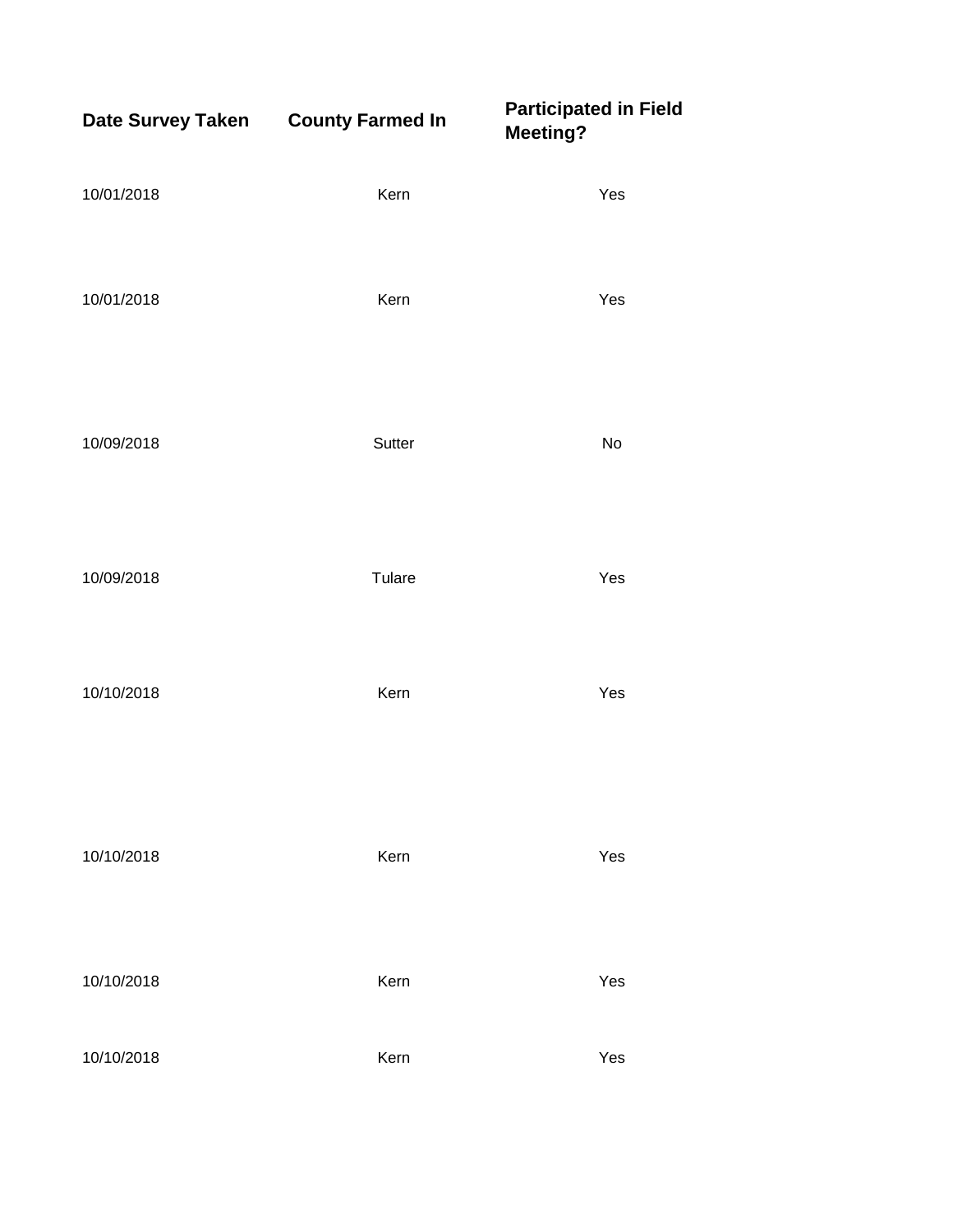| 10/10/2018 | Kern            | Yes |
|------------|-----------------|-----|
|            |                 |     |
|            |                 |     |
|            |                 |     |
| 10/23/2018 | San Joaquin     | No  |
|            |                 |     |
| 10/23/2018 | San Luis Obispo | Yes |
|            |                 |     |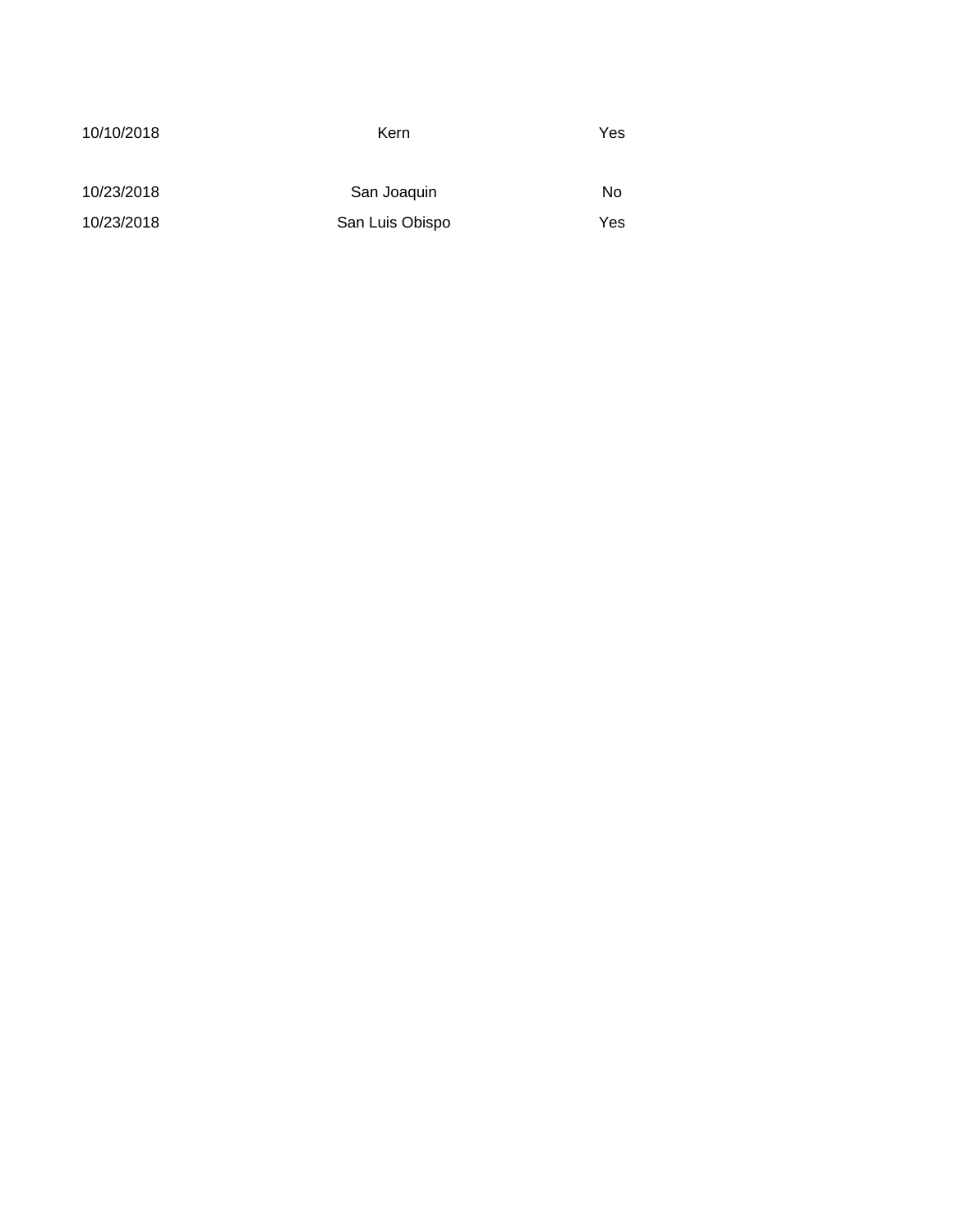A representative who understands farming practices & equipment and make sure they

### **Field Meeting Expectations Operator(s) Worked With Field Meeting Time**

PG&E Afternoon or Mornings

| are marking their underground facilities<br>correctly                                                                                                                                                                                                                                                                                                                      | PG&E                                             | Afternoon or Mornings                                                                                                                                                                                                               |
|----------------------------------------------------------------------------------------------------------------------------------------------------------------------------------------------------------------------------------------------------------------------------------------------------------------------------------------------------------------------------|--------------------------------------------------|-------------------------------------------------------------------------------------------------------------------------------------------------------------------------------------------------------------------------------------|
| Usable safety information, an idea of how<br>deep the facility lines are, a representative<br>who understands farming practices &<br>equipment, an easy way to contact the<br>representative & management in case of a<br>problem                                                                                                                                          | PG&E, Kinder Morgan, AT&T                        | 8:00 A.M.-12:00 P.M.                                                                                                                                                                                                                |
| An idea of how deep the facility lines are,<br>Usable safety information, A representative<br>who understands farming practices &<br>equipment, An easy way to contact the<br>representative & management in case of a<br>problem, A representative who shows up on<br>time and is efficient with our time                                                                 | PG&E                                             | Whenever PG&E shows up                                                                                                                                                                                                              |
| An idea of how deep the facility lines are, An<br>easy way to contact the representative &<br>management in case of a problem,<br>Explanation of what facilities are being<br>installed and if they will be marked with<br>above ground sinage, etc.<br>An idea of how deep the facility lines are,                                                                        | 3rd party contractors for telcom<br>companies    | When we schedule them                                                                                                                                                                                                               |
| Usable safety information, A representative<br>who understands farming practices &<br>equipment, An easy way to contact the<br>representative & management in case of a<br>problem                                                                                                                                                                                         | PG&E                                             | When they call me and give<br>me at time                                                                                                                                                                                            |
| Usable Safety Information, An easy way to<br>contact the representative & management<br>in case of a problem, An idea of how deep<br>the facility lines are. For the most part I work<br>with really good people, the only time I've<br>had a ad experience is when there is an<br>accident-- and then it's difficult. But we<br>understand they are just doing their job. | PG&E SoCalGas, Mojavie Pipeline,<br>Exxon/Mobile | Mostly in the morning. They<br>are pretty good about calling<br>and setting it up. We try to<br>be understanding, because<br>they are sometimes busy. If<br>they can't make it they<br>usually call and set up a<br>different time. |
| Usable safety information, An idea of how<br>deep the facility lines are                                                                                                                                                                                                                                                                                                   | SoCalGas, Kinder Morgan, AT&T                    | Whenever they are able to<br>meet                                                                                                                                                                                                   |
| An easy way to contact the representative &<br>management in case of a problem., A<br>representative who understands farming<br>practices & equipment, Someone willing to<br>work with you and not be a jerk                                                                                                                                                               | Kinder Morgan, PG&E, SoCal Gas                   | Morning or Afternoon                                                                                                                                                                                                                |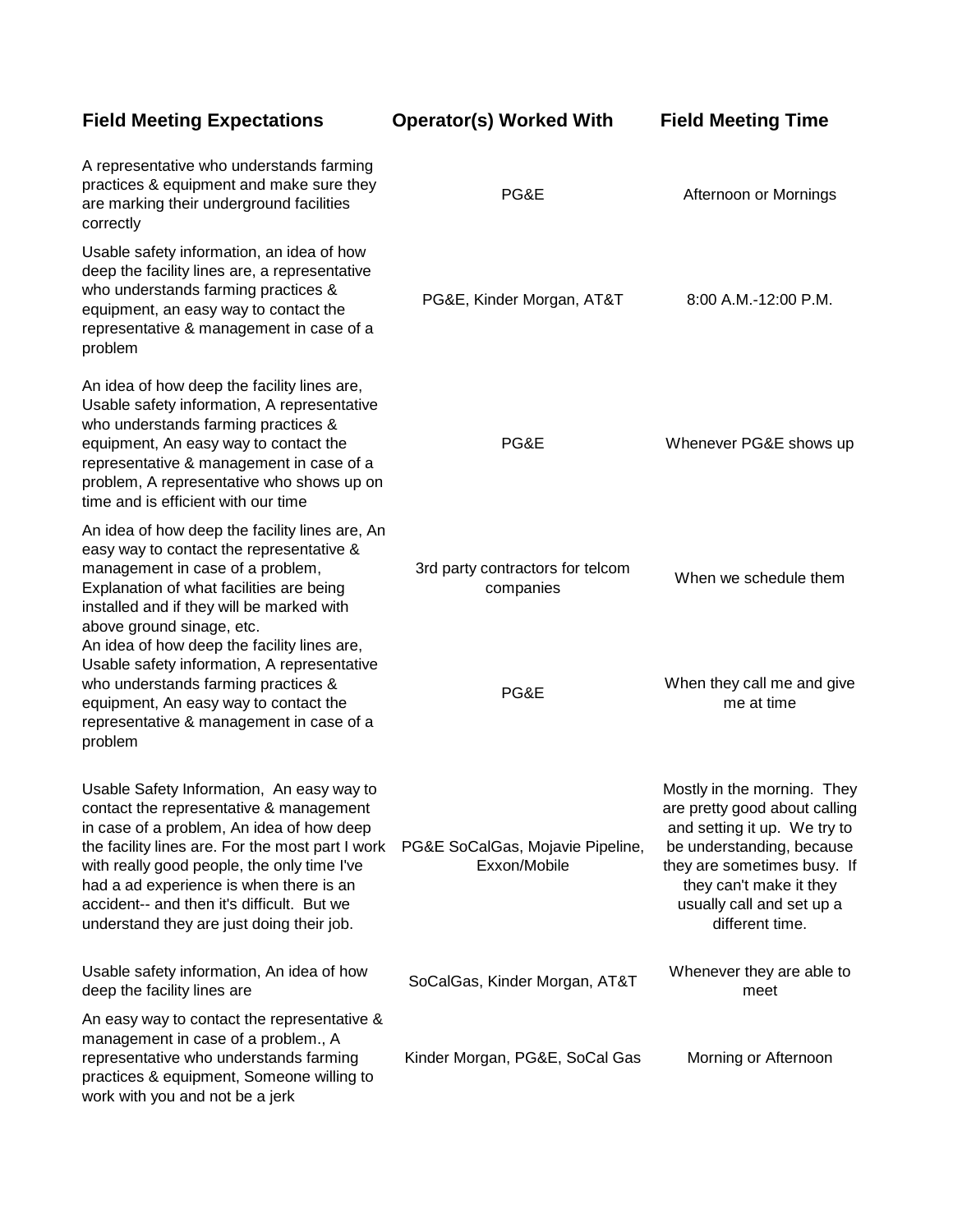Usable safety information, An idea of how Usable safety information, An idea of how<br>deep the facility lines are deep the facility lines are

Usable safety information example and the PG&E, AT&T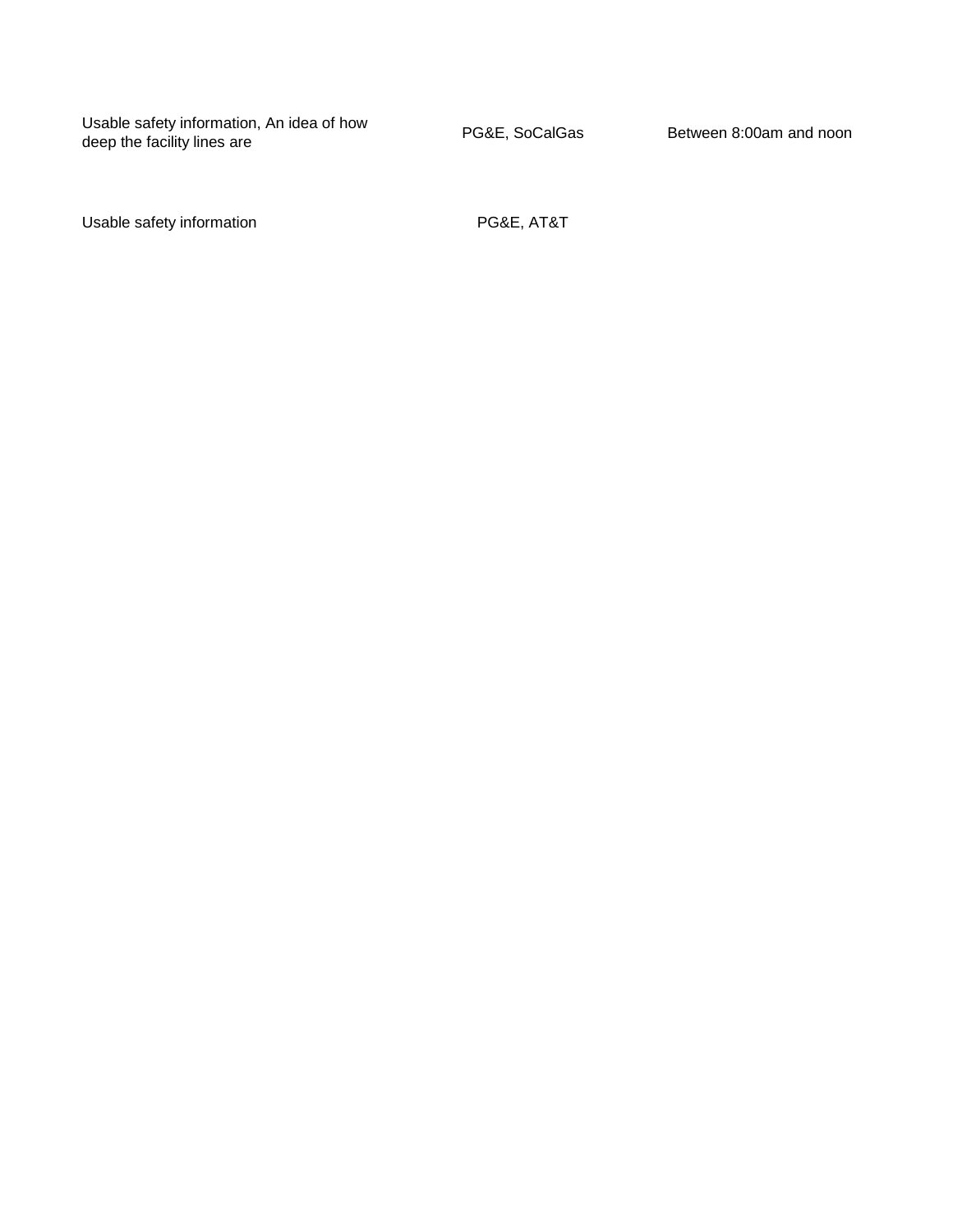| <b>How Regularly Do</b><br>You Meet?        | Does the Representative<br><b>Accommodate Your Schedule?</b> | Schedule, please explain:                                                              |
|---------------------------------------------|--------------------------------------------------------------|----------------------------------------------------------------------------------------|
| Only when I have a new<br><b>USA Ticket</b> | Yes                                                          |                                                                                        |
| Only when I have a new<br><b>USA Ticket</b> | Yes                                                          | They will ask when we are beginning<br>work and what time we can meet                  |
| Yearly                                      | It depends on who I work with                                |                                                                                        |
| Only when I have a new<br><b>USA Ticket</b> | Yes                                                          | N/A                                                                                    |
| Weekly                                      | Yes                                                          |                                                                                        |
| Monthly                                     | Yes                                                          | They have been pretty good. Most<br>representatives bend over backwards to<br>help us. |
| Only when I have a new<br><b>USA Ticket</b> | Yes                                                          |                                                                                        |
| Only when I have a new<br><b>USA Ticket</b> | It depends on who I work with                                | PG&E is the worst to work with.<br>Everyone else is very considering to<br>work with.  |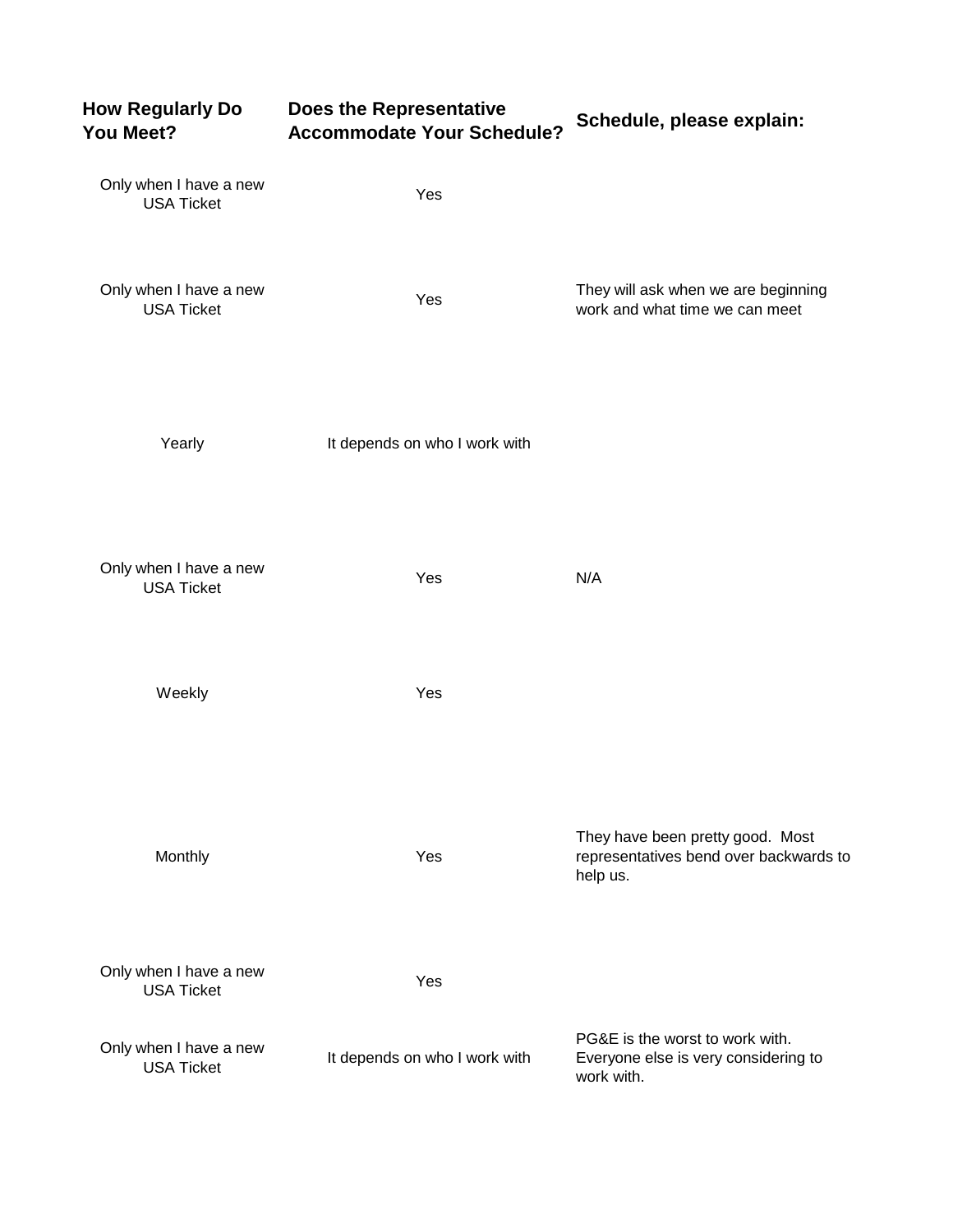Only when I refresh a current USA Ticket, Only when I have a new USA Ticket

It depends on who I work with

PG&E has limited people to meet with especially when farmers and working ground at the same time.

Only when I have a new when I have a new<br>USA Ticket Yes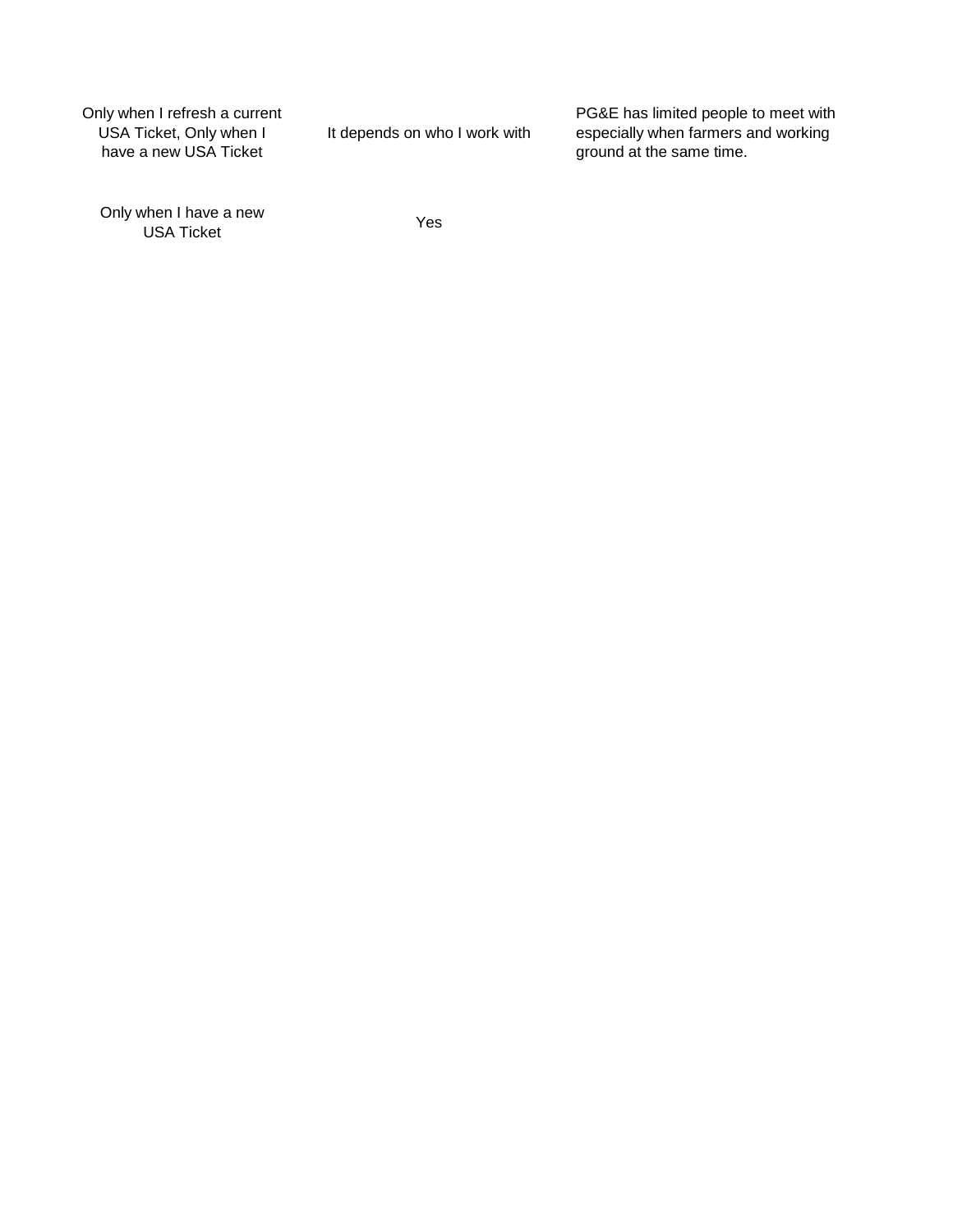### **The representative sent to meet with you, are they Representative, please explain:**

Familiar with the region where you farm or ranch, Familiar with line locations

Familiar with line locations, familiar with the region where you farm or ranch

Familiar with line locatons, Familiar with the region where you farm or ranch

Familiar with line locations, Knowledgeable about line depth, Familiar with the region where you farm and/or ranch

Familiar with line locations, Familiar with the region where you farm and or ranch

Familiar with the region where you farm and Sometimes we have to explain or ranch, Knowledgeable about line depth, Familiar with different soil types, Familiar with line locations, the equipment

what we're doing and show them exactly what we plan to do with

Familiar with line locations

Familiar with line locations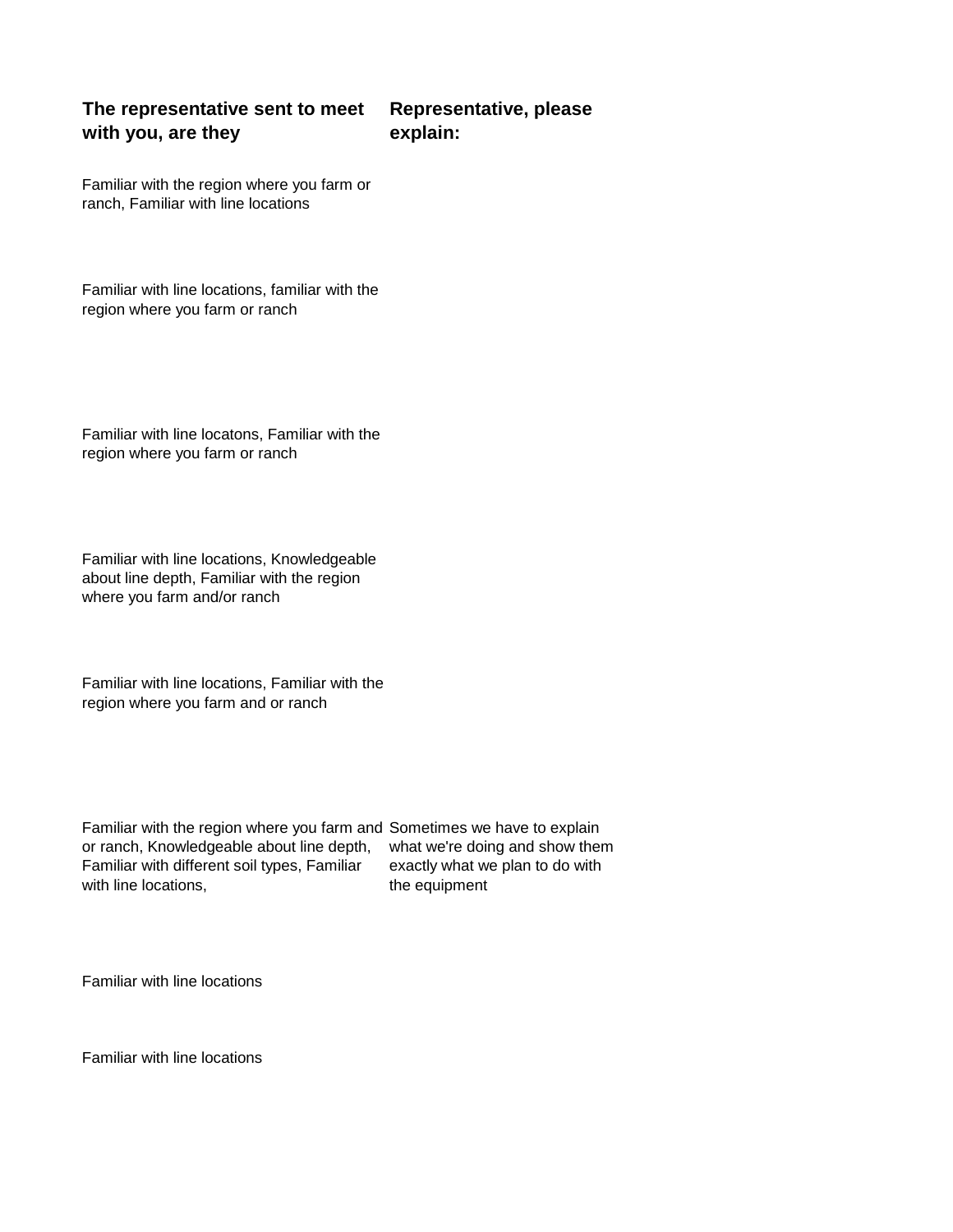Familiar with line locations, Familiar with the region where you farm and or ranch, They understand what ground work we are doing but they rarely know their utility depth.

Familiar with line locations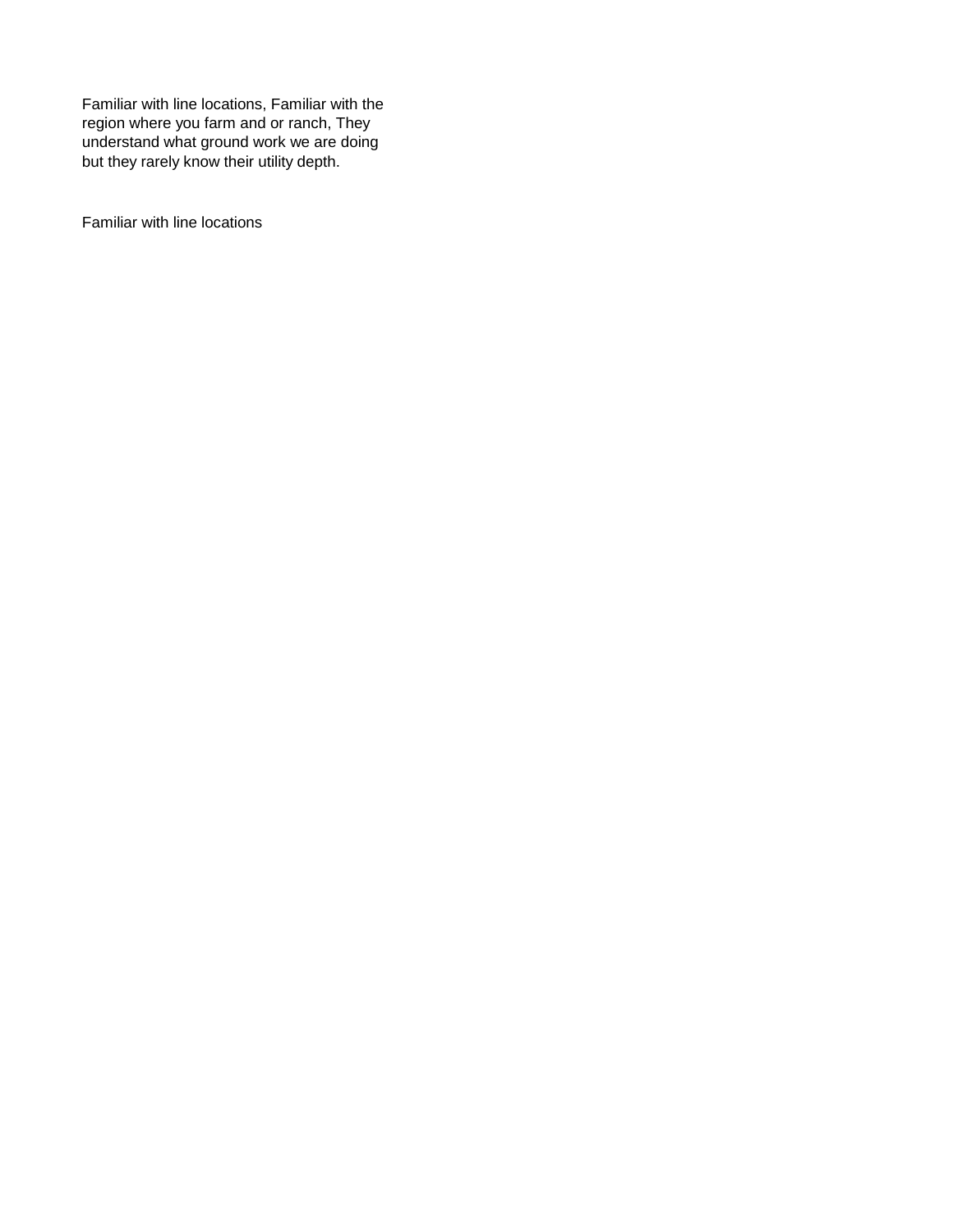| Does the Operator send the<br>same person every time? | Same representative, please<br>explain:                                                     |
|-------------------------------------------------------|---------------------------------------------------------------------------------------------|
| No                                                    | I've had 5 different people in the last<br>4 years                                          |
|                                                       |                                                                                             |
|                                                       |                                                                                             |
|                                                       |                                                                                             |
| No                                                    |                                                                                             |
|                                                       |                                                                                             |
| No                                                    |                                                                                             |
| No                                                    |                                                                                             |
|                                                       |                                                                                             |
|                                                       | Sometimes the operator                                                                      |
| No                                                    | representative changes depending on<br>the schedule                                         |
|                                                       | Kinder Morgan and SoCalGas have                                                             |
| It depends on who I work with                         | had the same person                                                                         |
| It depends on who I work with                         | PG&E sends different people<br>sometimes. Most other companies<br>work with the same people |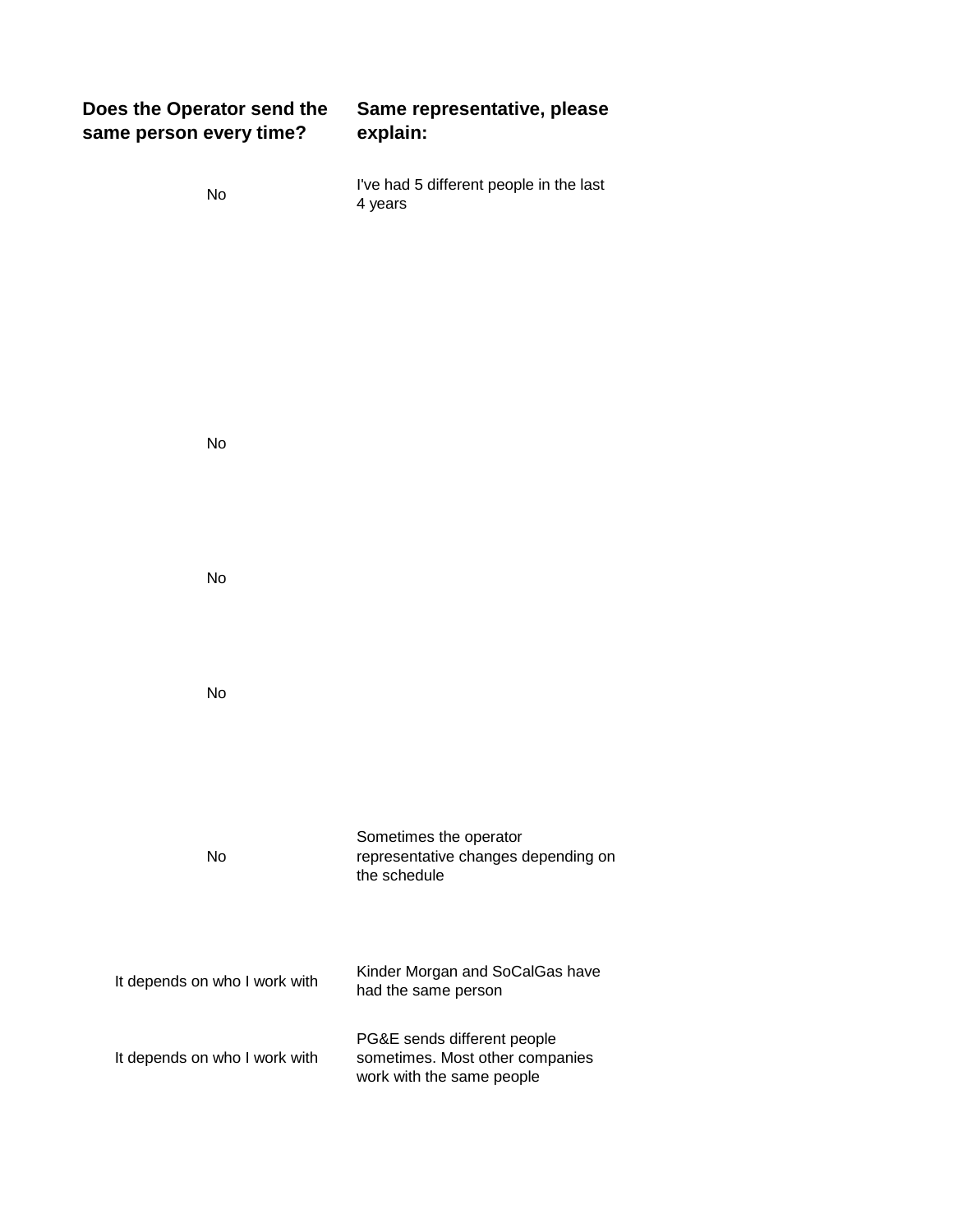No

It depends on who I work with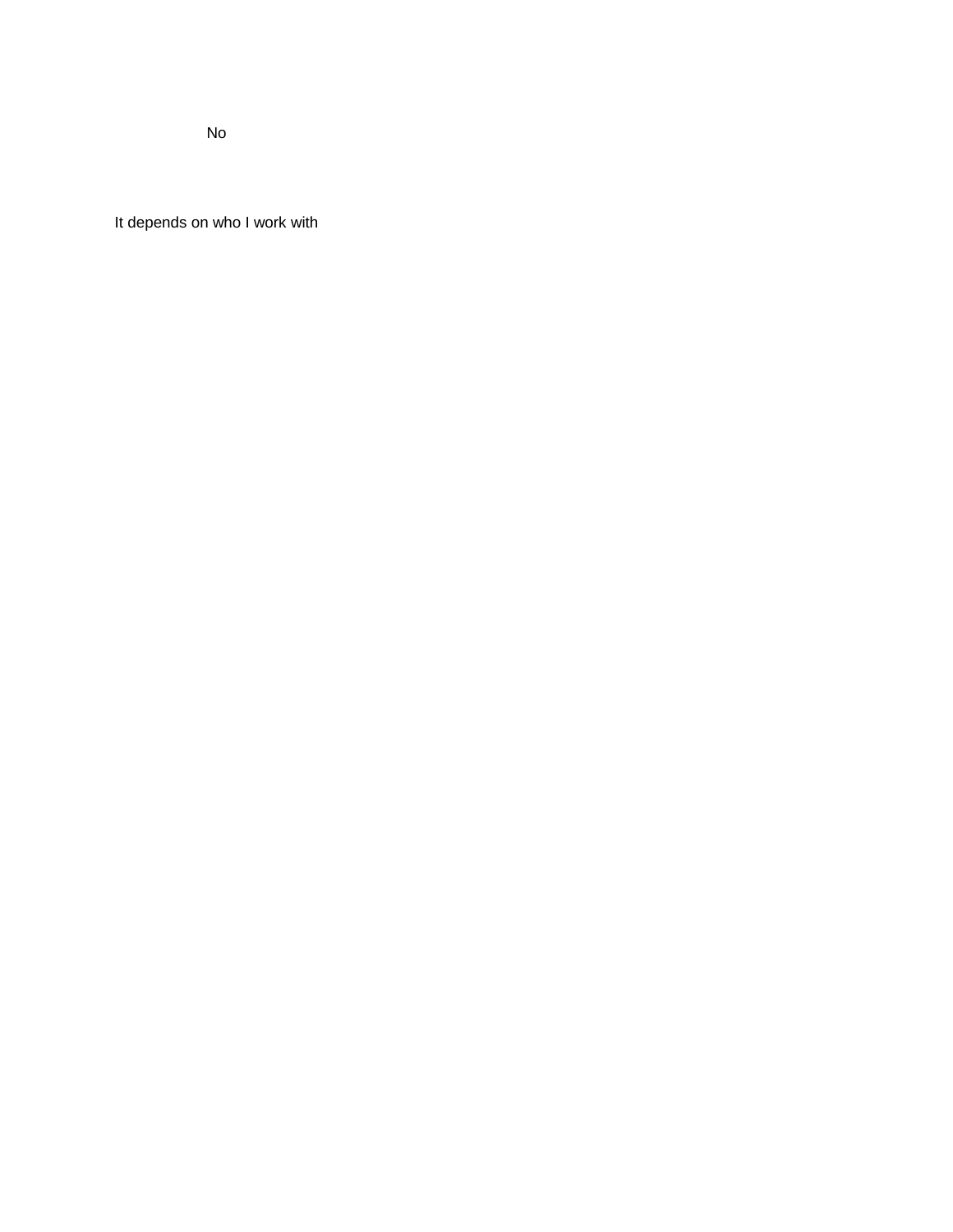## **Does the operator use a standard form or checklist Standard form, please explain:**

| No                            |                                                                                                                                                                                                                                |
|-------------------------------|--------------------------------------------------------------------------------------------------------------------------------------------------------------------------------------------------------------------------------|
| Yes                           | The field men understand where their lines are<br>unless they are new. In that case, we have to<br>explain to them what we are trying to<br>accomplish. These companies have a high<br>turnover rate so it happens frequently. |
| <b>No</b>                     | I have never seen a form. I assume they have<br>my name and address!                                                                                                                                                           |
| <b>No</b>                     |                                                                                                                                                                                                                                |
| <b>No</b>                     |                                                                                                                                                                                                                                |
| It depends on who I work with | Some require a signature, some do not. PG&E<br>and SoCal Gas are good about using a form                                                                                                                                       |
| It depends on who I work with |                                                                                                                                                                                                                                |

Yes, it depends on who I work with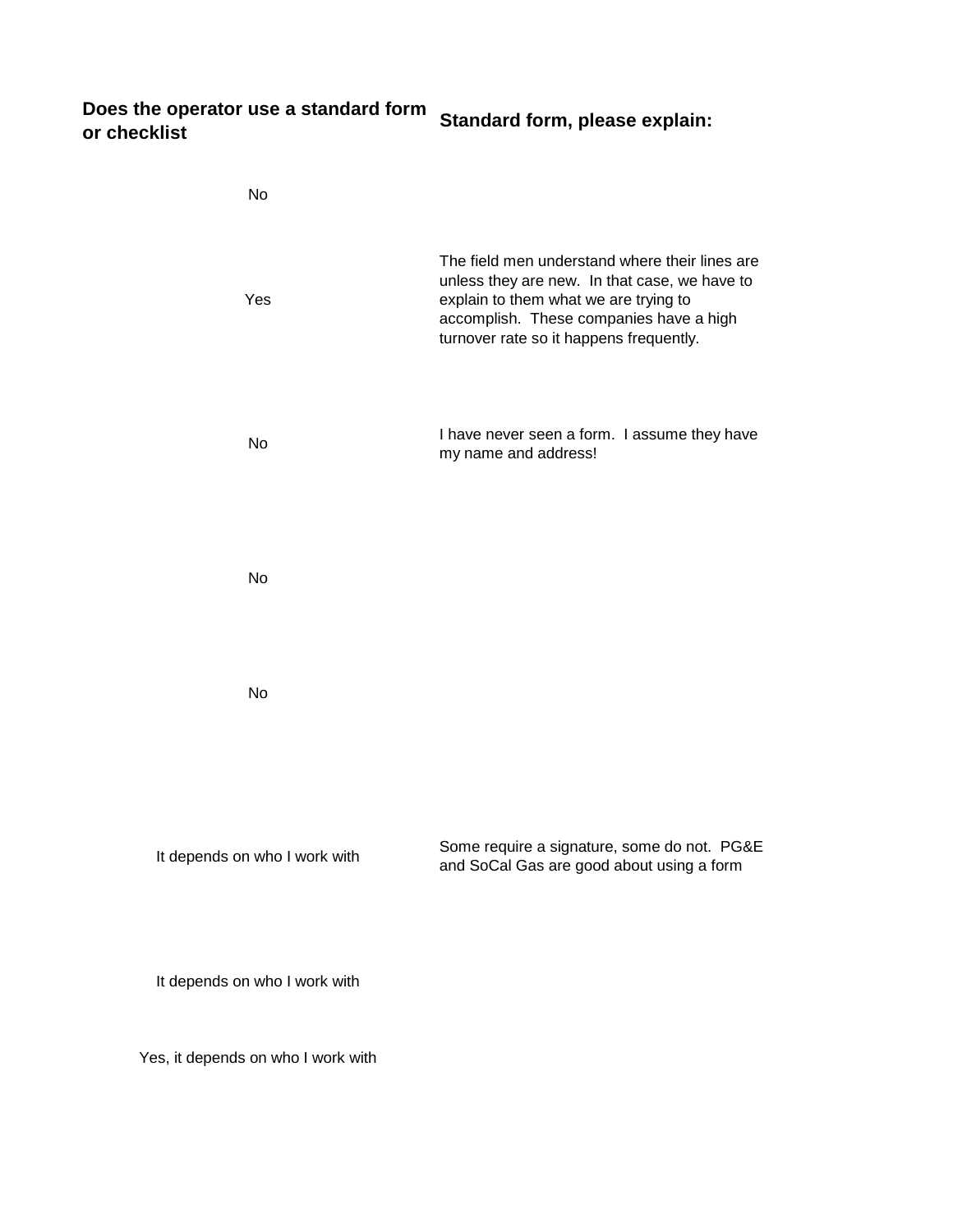No I've never seen one with a checklist

No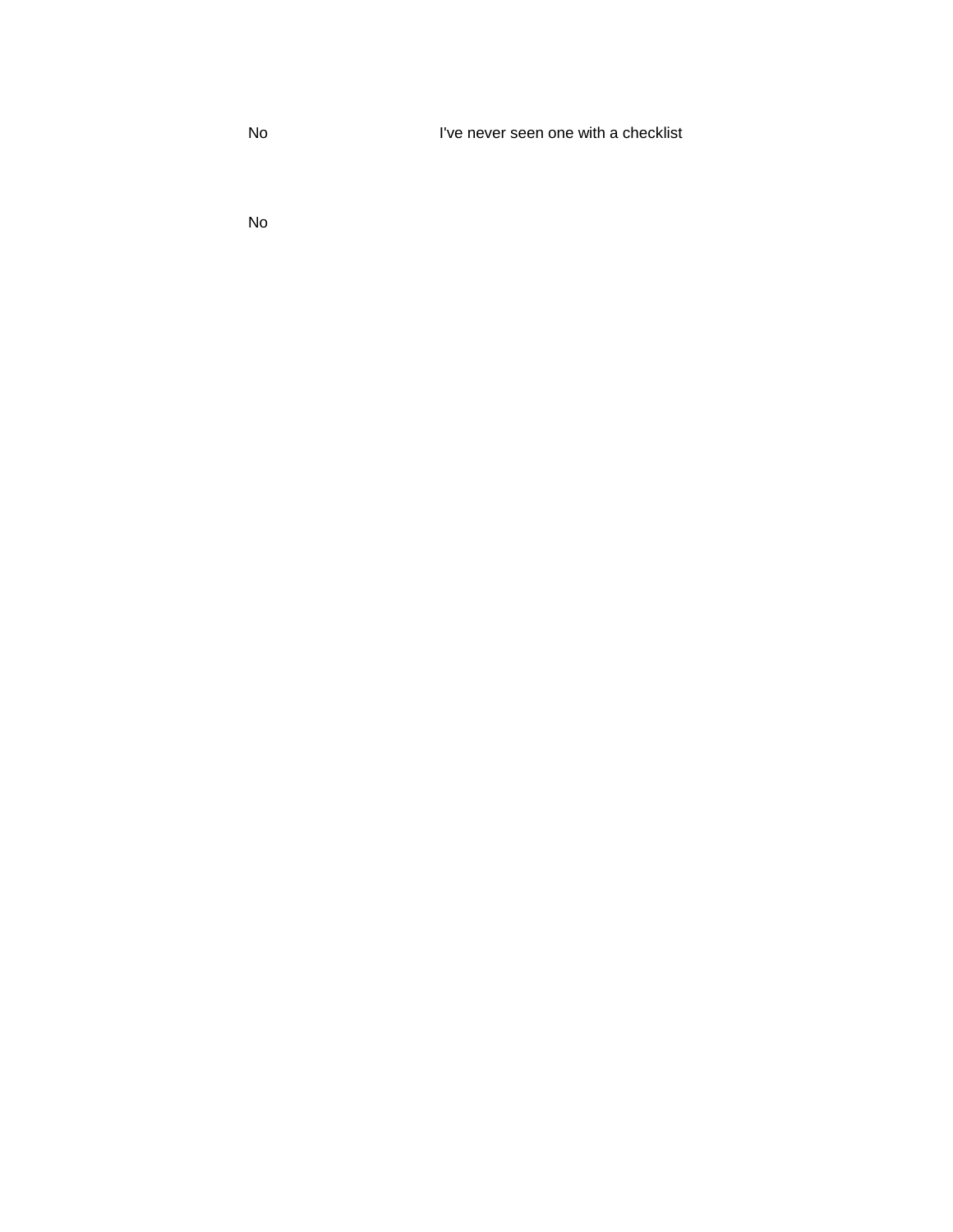| What does the form include?                                                                                                                                                                                                                                   | Do you sign the form?            | Sign form, please<br>explain:            |
|---------------------------------------------------------------------------------------------------------------------------------------------------------------------------------------------------------------------------------------------------------------|----------------------------------|------------------------------------------|
|                                                                                                                                                                                                                                                               | No                               |                                          |
| Work Start & End Date, Type of Underground<br>Facility, Lines Were Properly Marked, Map of<br>Underground Lines, Operator Policies &<br>Procedures, USA Ticket Number, Address<br>and/or GPS Coordinates of Work Site,<br><b>Operator Contact Information</b> | Yes                              |                                          |
|                                                                                                                                                                                                                                                               | No                               |                                          |
| <b>Operator Contact Information, Lines Were</b><br><b>Properly Marked</b>                                                                                                                                                                                     | No                               |                                          |
| No Form                                                                                                                                                                                                                                                       | No                               | No form                                  |
| Address and/or GPS Coordinates of Work<br>Site, Type of Underground Facility, Operator<br>Contact Information, Work Start & End Date,<br>Lines Were Properly Marked, USA Ticket<br>Number, Operator Policies & Procedures                                     | It depends on who I work<br>with | Some have me sign a form,<br>some do not |
| <b>USA Ticket Number</b>                                                                                                                                                                                                                                      | Yes                              |                                          |
| Type of Underground Facility, Address and/or<br>GPS Coordinates of Work Site, USA Ticket<br>Number, Lines Were Properly Marked,<br>Operator Policies & Procedures, Work Start &<br>End Date, Operator Contact Information                                     | Yes                              |                                          |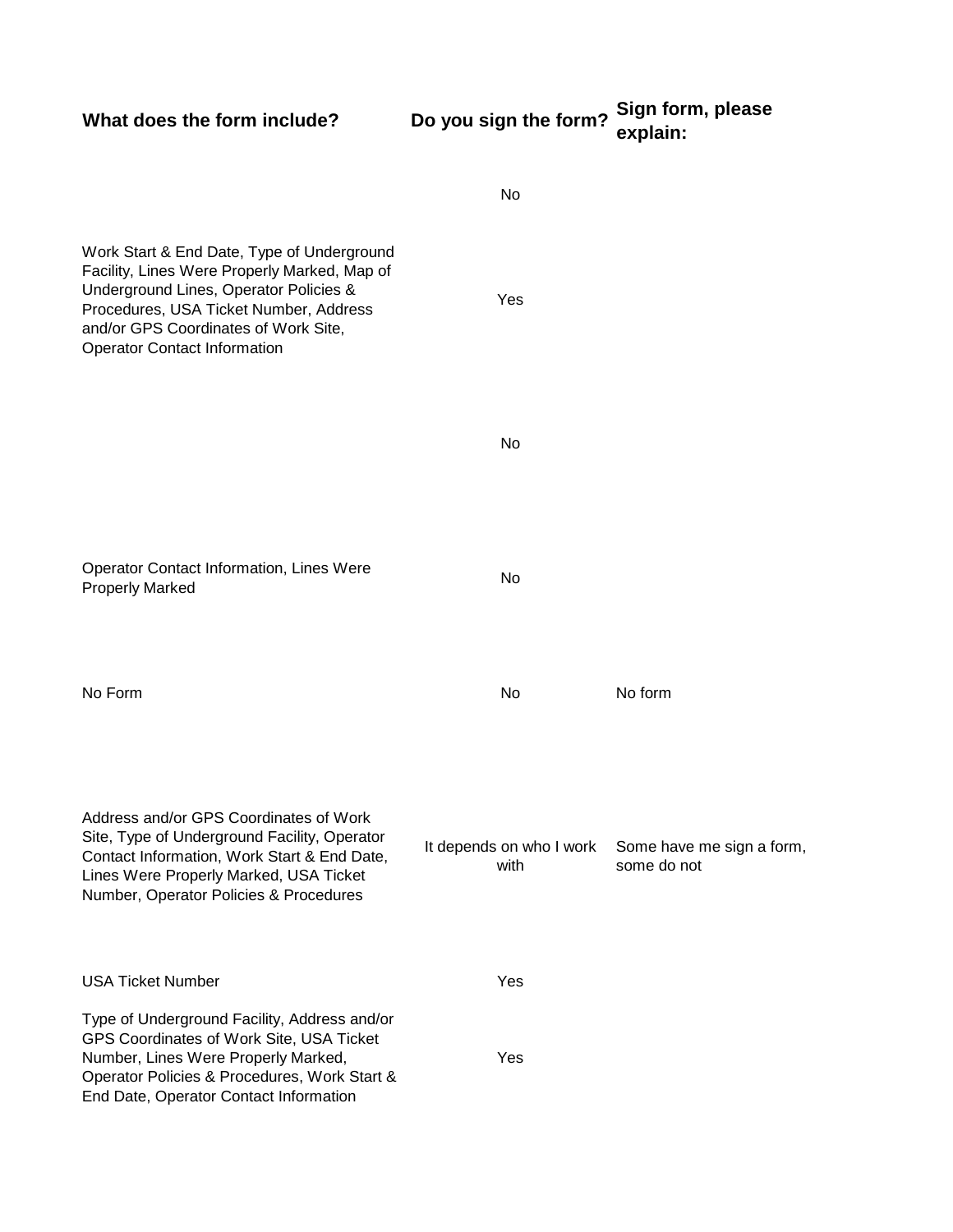USA Ticket Number, Work Start & End Date No

No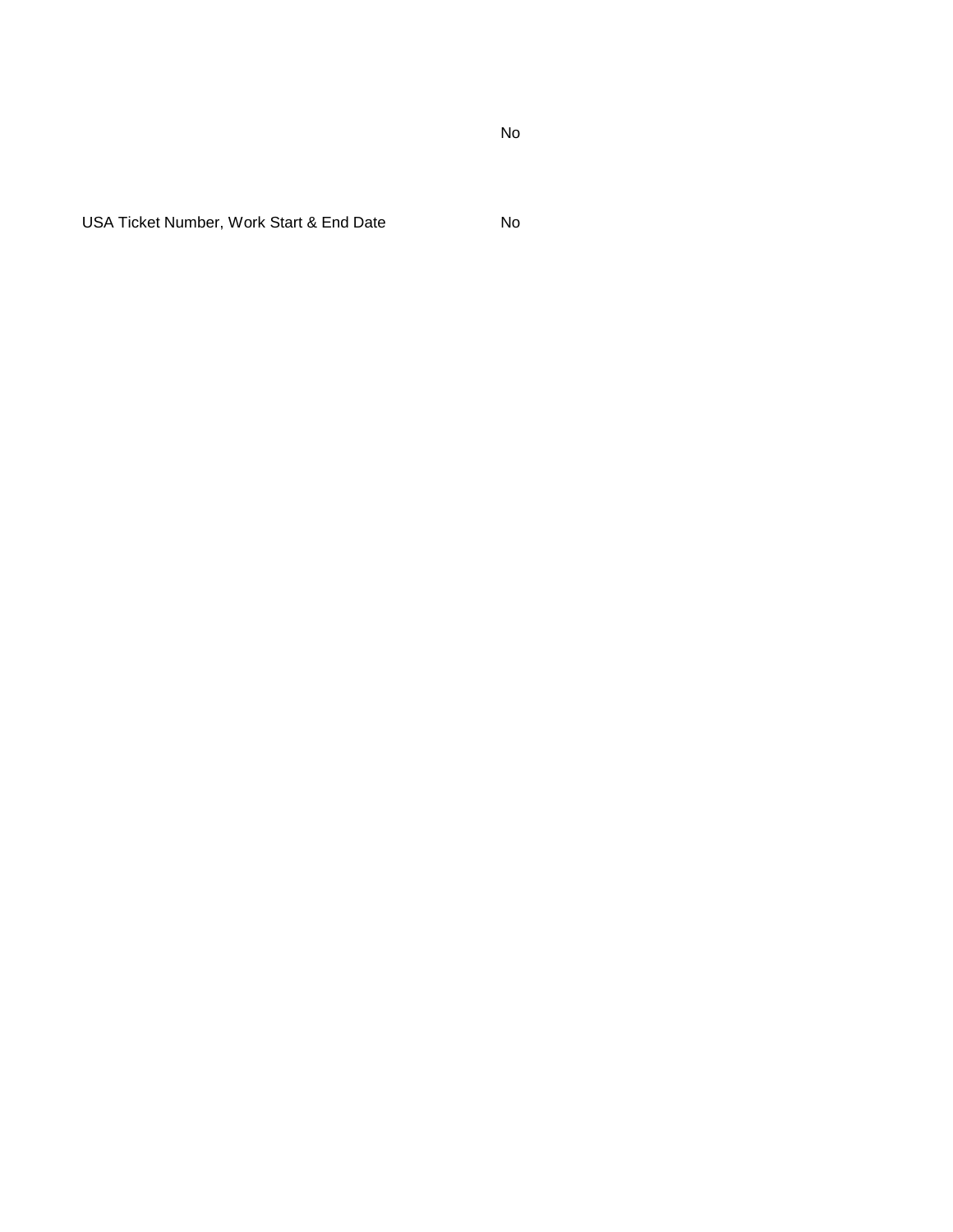| Yes                              |                                                                   | Yes                           |
|----------------------------------|-------------------------------------------------------------------|-------------------------------|
| Yes                              |                                                                   | Yes                           |
| $\operatorname{\mathsf{No}}$     |                                                                   | It depends on who I work with |
| $\operatorname{\mathsf{No}}$     |                                                                   | It depends on who I work with |
| $\operatorname{\mathsf{No}}$     |                                                                   | Yes                           |
| It depends on who I work<br>with | For the most part we get a hard copy,<br>but not all of the time. | Yes                           |
| Yes                              |                                                                   | Yes                           |
| It depends on who I work<br>with |                                                                   | Yes                           |

# **Do you get to copy? Copy of form, please explain: If no form, is the information consistent?**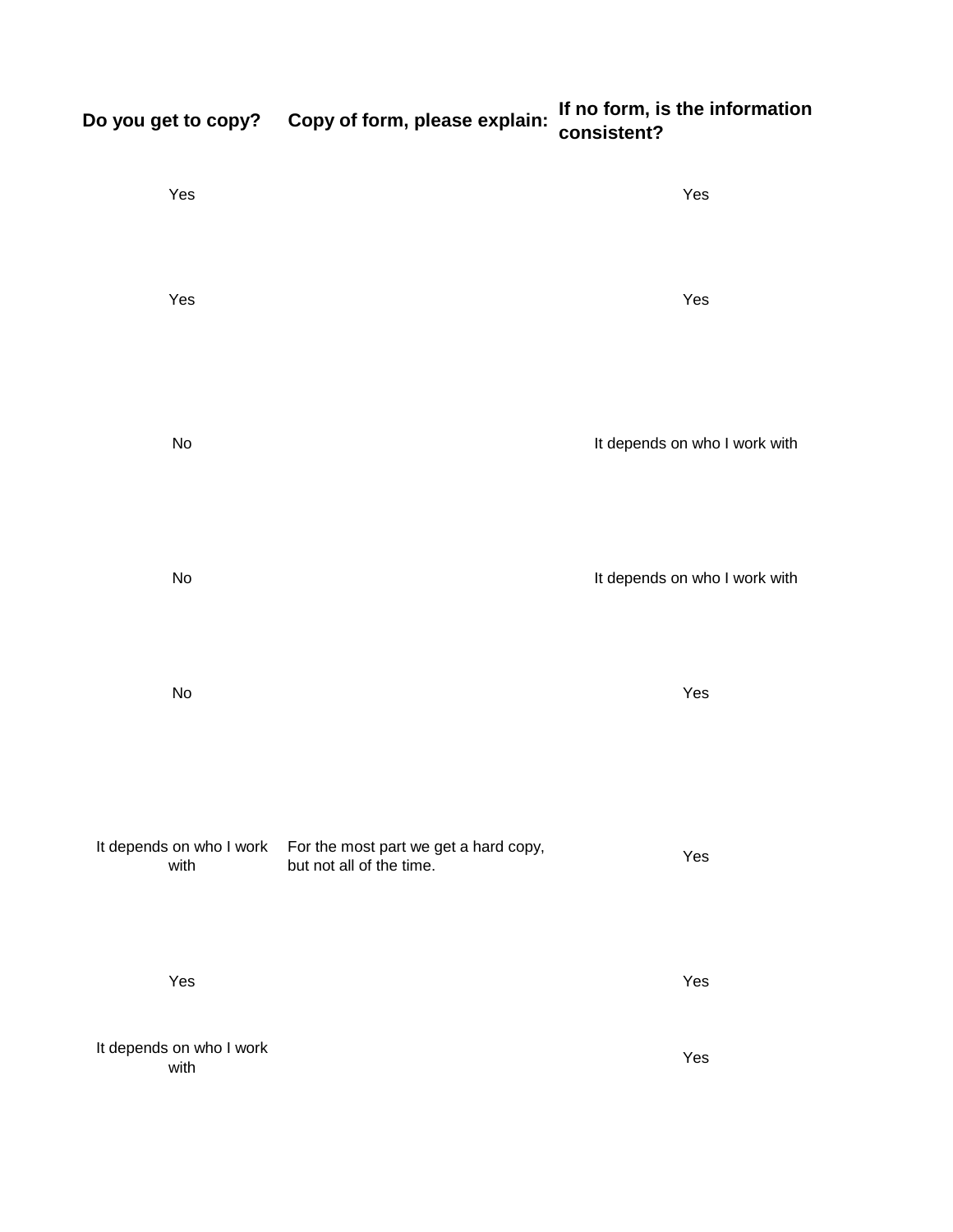Yes **It depends on who I work with**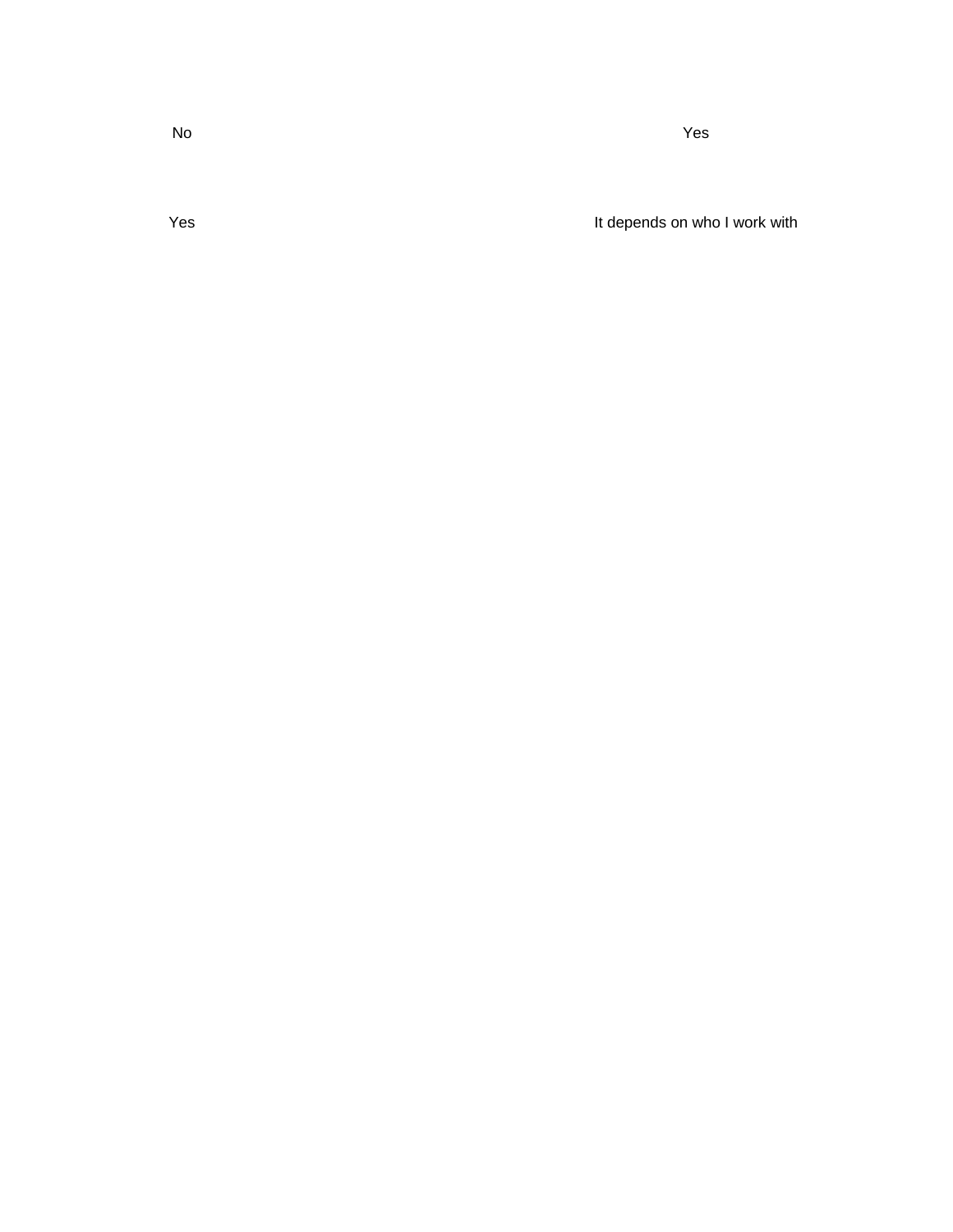| <b>Consistent info, please</b> | Can rep sign off on agreed | If no, how long does |
|--------------------------------|----------------------------|----------------------|
| explain:                       | upon practices?            | approval take?       |

Yes

Yes

Overhead lines, no excavation

For the most part, if they don't have the form they know exactly where the line is and will give you guidelines. And they will stay and observe the work-- especially if there is a high pressure line.

Yes

Yes

It depends on who I work with

PG&E what's someone on stand by. Sometime s it can take days to get them there. All the other Utilities companies sign off in the field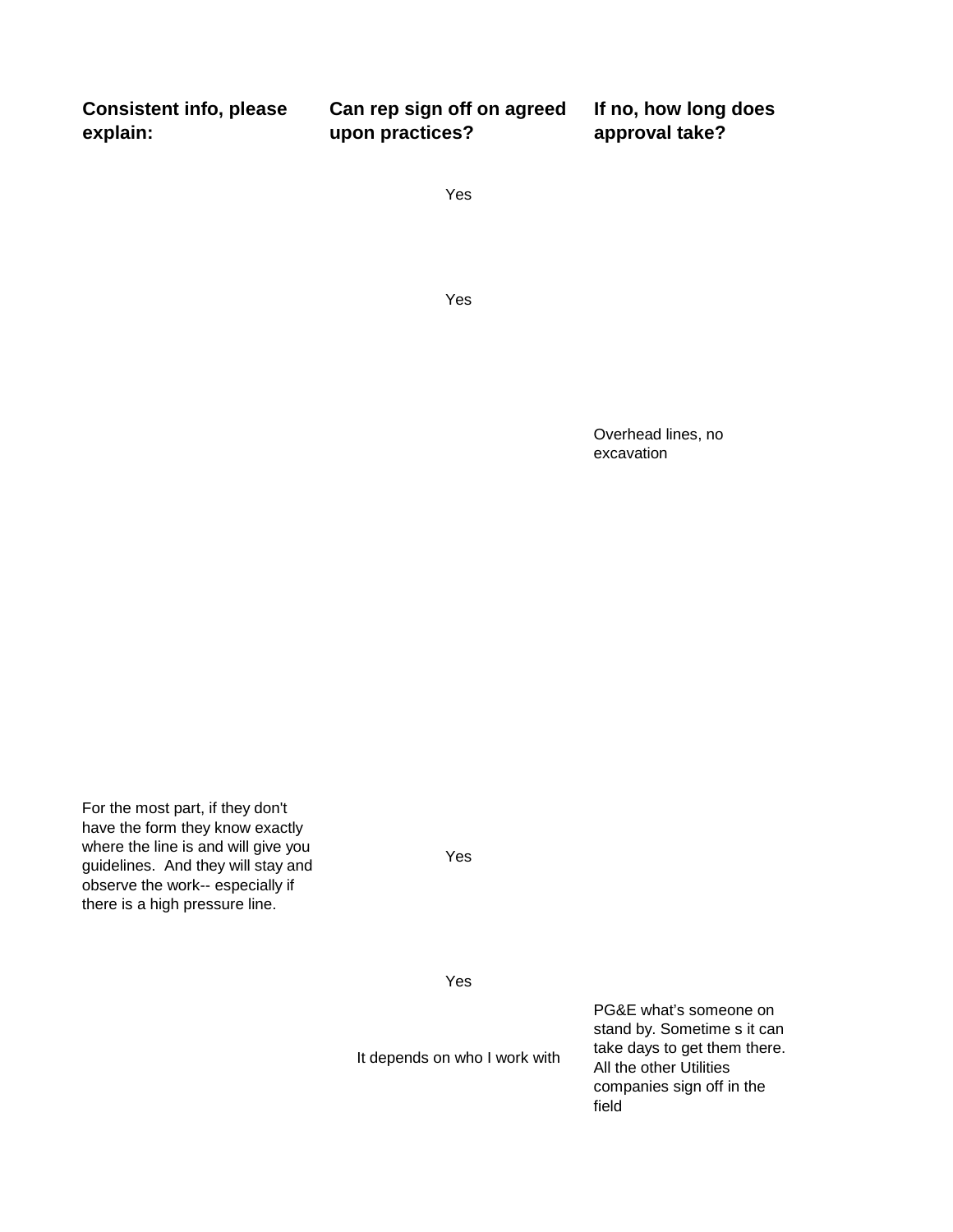They just ask what work we are doing and how long we will be in that particular field

It depends on who I work with A day or two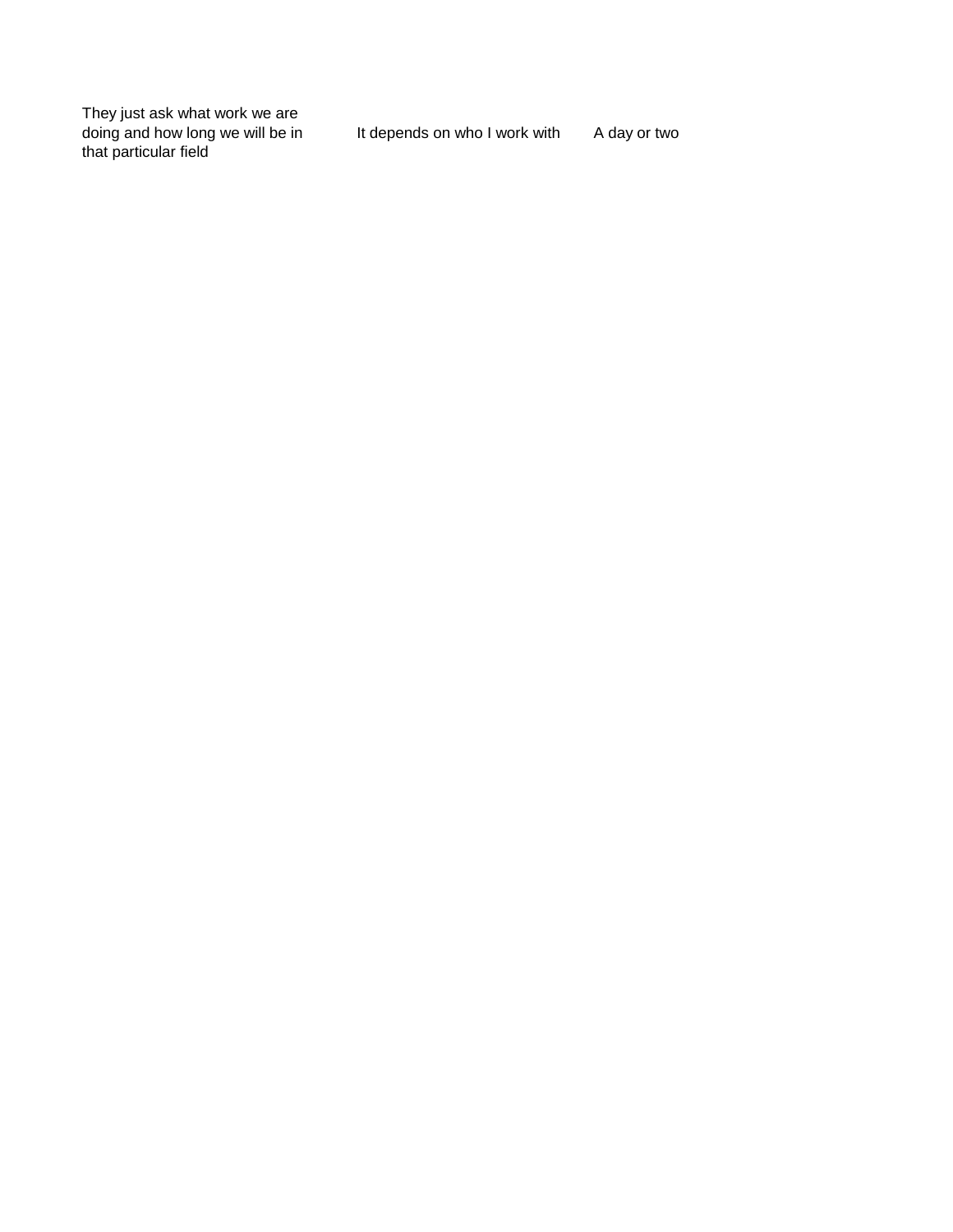| Following meeting, do<br>you have resources? | Resources, please explain:                                                                                                            | Did the meeting<br>provide you with<br>valuable info? |
|----------------------------------------------|---------------------------------------------------------------------------------------------------------------------------------------|-------------------------------------------------------|
| Yes                                          |                                                                                                                                       | No                                                    |
| Yes                                          |                                                                                                                                       | Yes                                                   |
|                                              |                                                                                                                                       | It depends on who I work<br>with                      |
| Yes                                          |                                                                                                                                       | Yes                                                   |
| Yes                                          | I know where the pipe is better than PG&E,<br>so the meetings are useless                                                             | No                                                    |
| It depends on who I work<br>with             | Every now and then, they let us know what<br>we can and cannot do. But for the most<br>part, I feel like I have the resources needed. | Yes                                                   |
| Yes                                          |                                                                                                                                       | It depends on who I work<br>with                      |
| Yes                                          |                                                                                                                                       | Yes                                                   |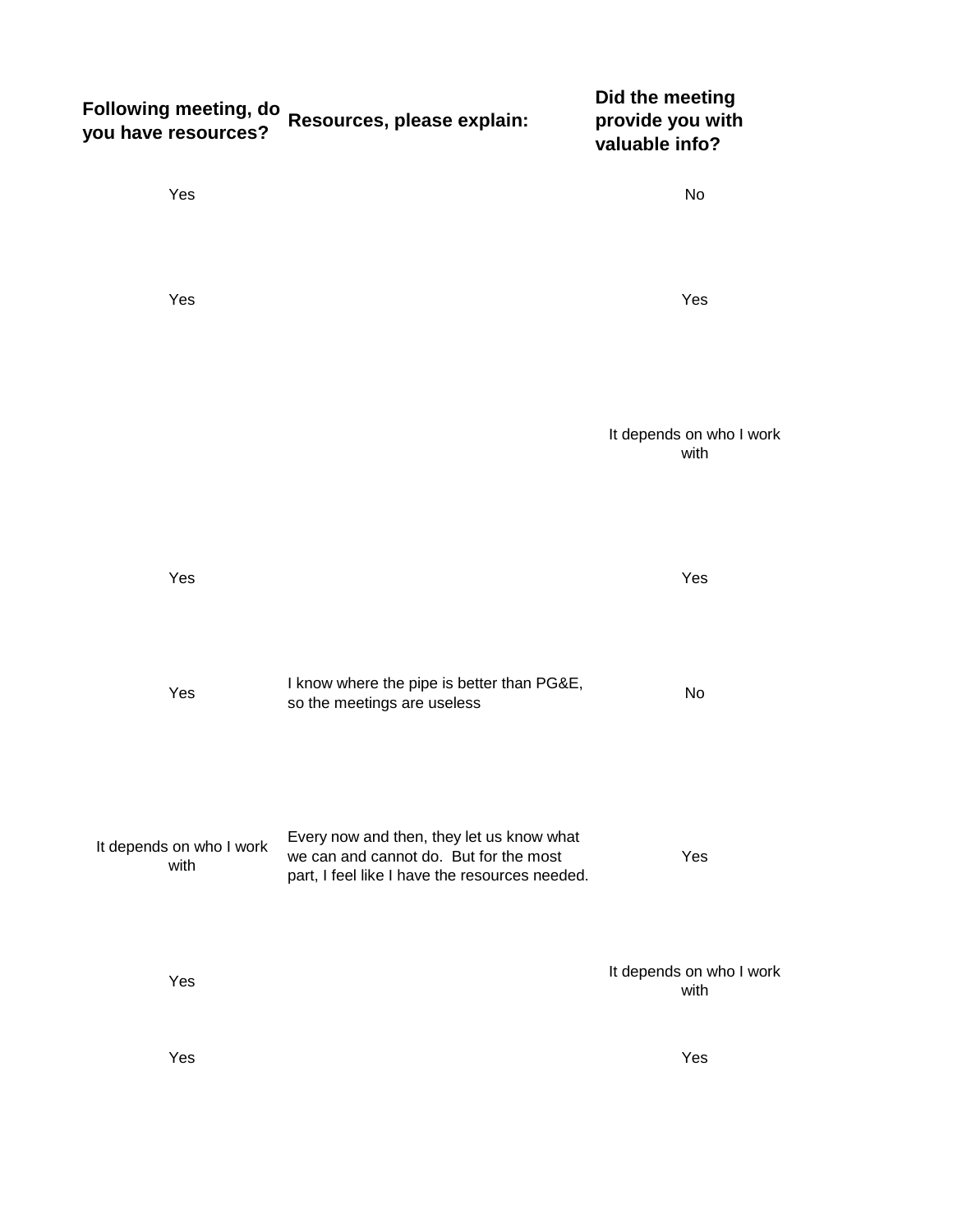| As long as I know where the utility is I know |                          |
|-----------------------------------------------|--------------------------|
| where not to go. If I know the depth is       | It depends on who I work |
| reasonably deep then I know I can work        | with                     |
| around it with no concern                     |                          |
|                                               |                          |

Yes Yes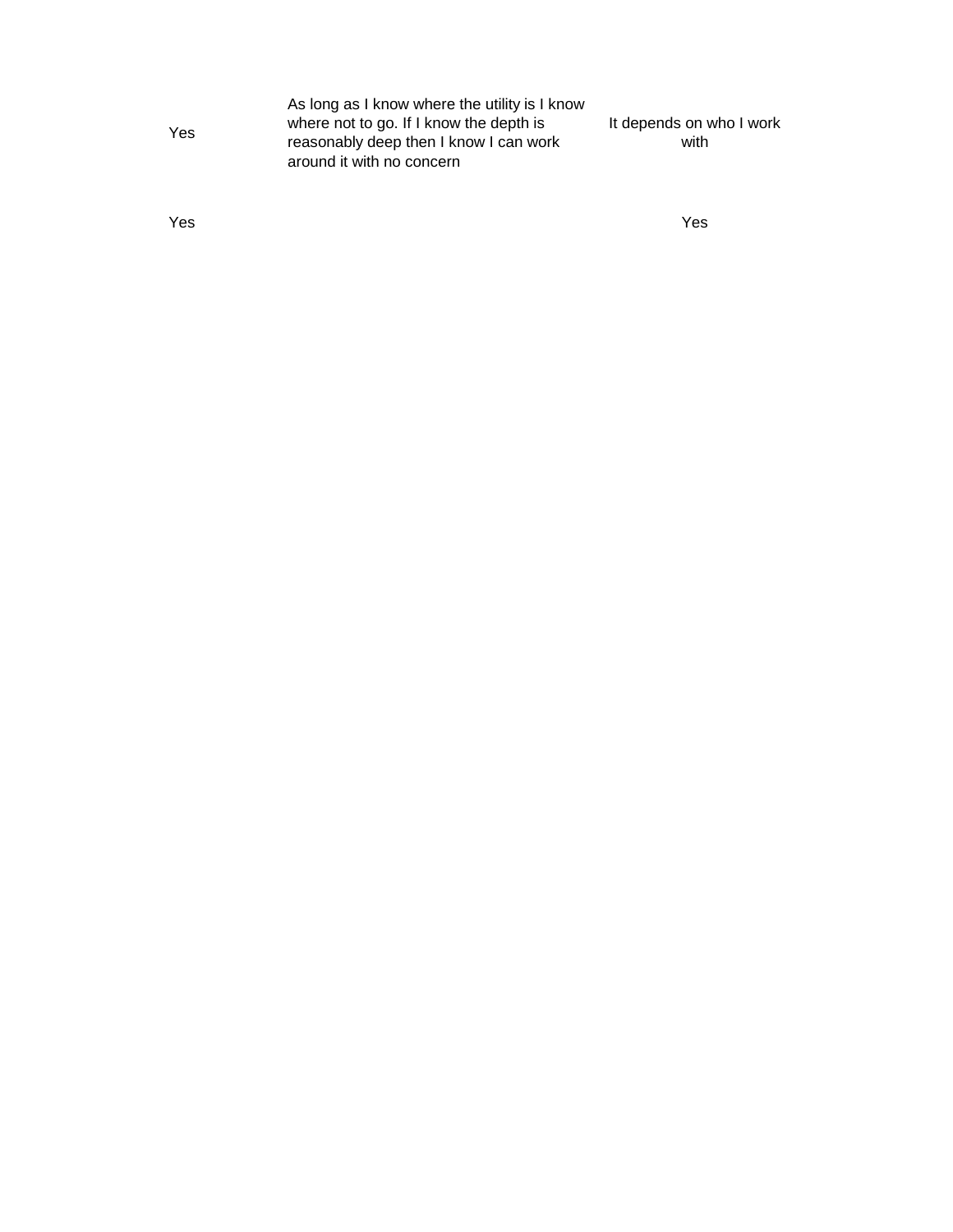**Valuable info, please explain:**

We know where and how deep the pipeline is. PG&E has no clue, we potholed it twice, they documented it and somehow lost the records, twice!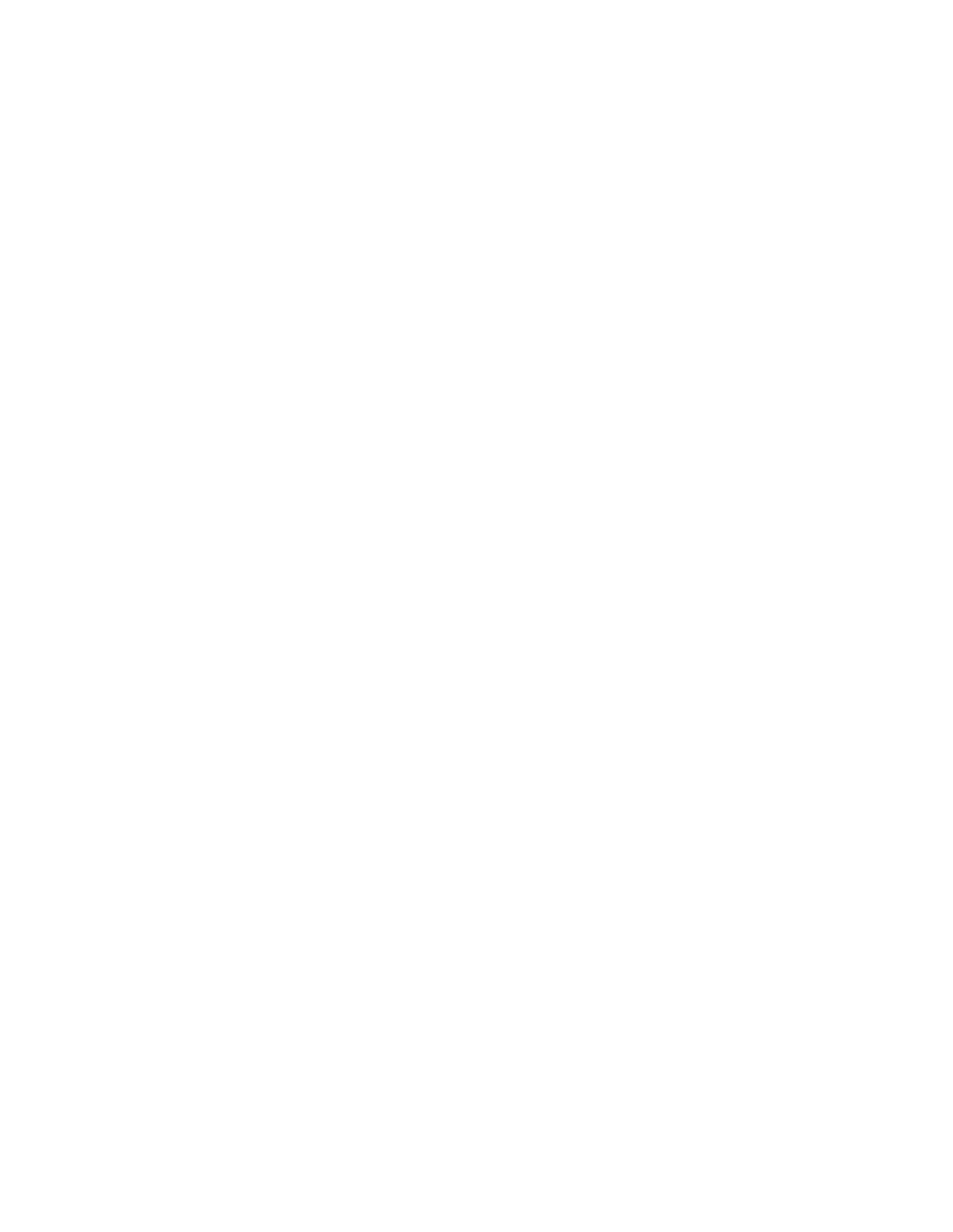### **Which equipment do you call 811 for? Additional Comments**

Finishing Chisel, Pull Ripper & Plow

Mounted Ripper, Pull Ripper, Plow & Finishing Chisel

Pull Ripper, Mounted Ripper

We are 3rd generation on this farm, overhead lines are on the property, but not aware of underground lines

Mounted Ripper

Stubble Disc, Finishing Disc, Landpipe, Offset Disc, Finishing Chisel, Vegetable Cultivator, Pull Ripper, Rolling Cultivator, Lister Bar, Springtooth Chisel, Plow

Potato Digger,Offset Disc, Plow, Lister Bar, Springtooth Chisel, Mounted Ripper, Rolling Cultivator, Stubble Disc, Rhino Blade, Carrot Harvester, Pull Ripper, Finishing Disc, Finishing Chisel, Landplane, Vegetable Cultivator, Land Dresser... In the old days we started with rippers, but now whatever we use that digs in the ground we call for-- especially if we're using it over the high pressure lines.

Mounted Ripper, Pull Ripper

We have to call for too much equipment, once again I know where and how deep the facility is and it is unnecessary to call for all these farming practices

I would like to open up a ticket where it could be open the whole year, especially for the field where we use high pressure lines. A year would be best, but six months would be great. We have worked with small oil operators who don't subscribe to USA, so we call-- and they don't know there is a line there. And sometimes we are working, and we don't know a line is there because the operator is not subscribed to USA. It would be nice if they were included.

Mounted Ripper, Pull Ripper, Springtooth Chisel, Finishing Chisel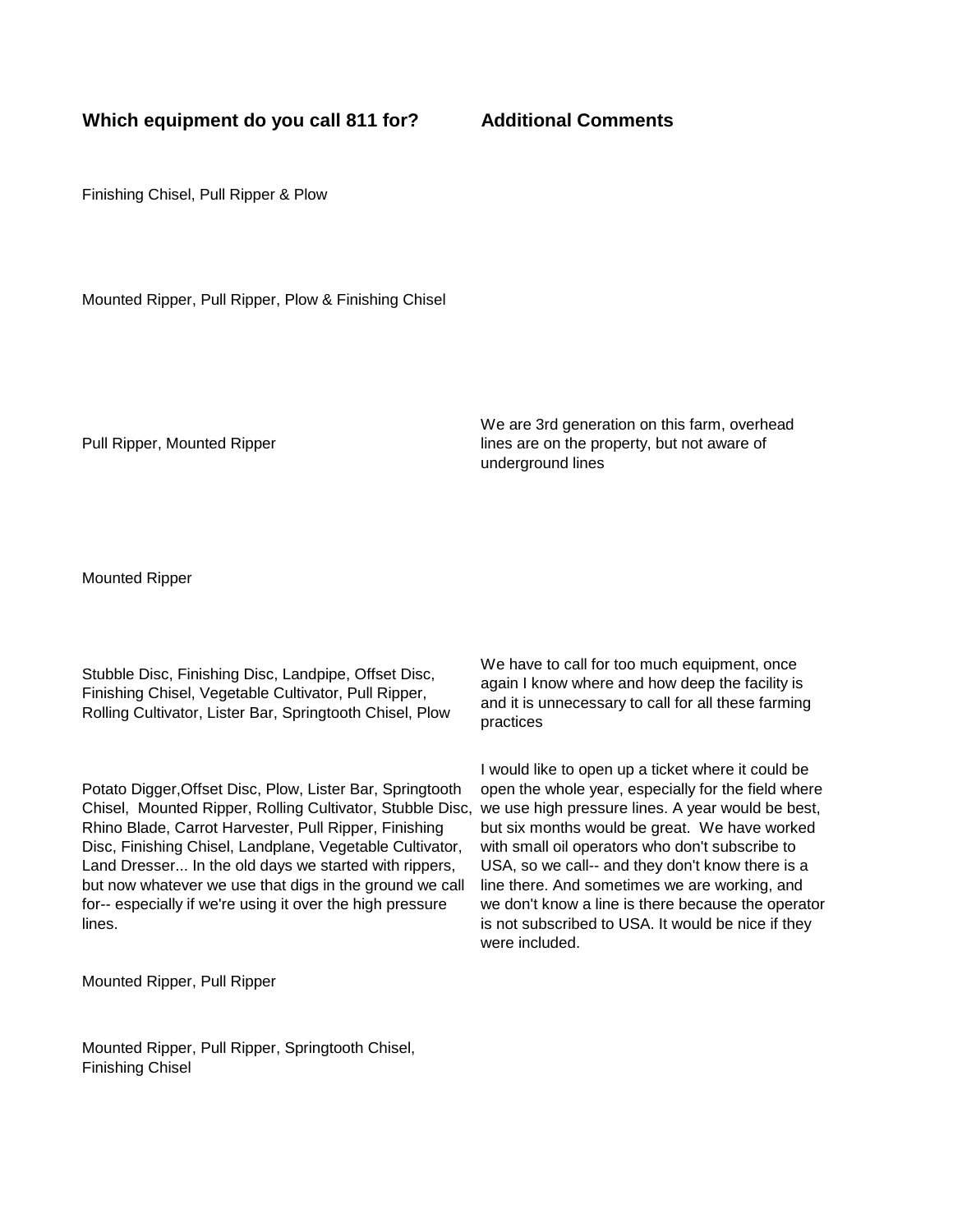Finishing Chisel, Potato Digger, Pull Ripper, Lister Bar, Carrot Harvester, Plow, Mounted Ripper

**Other** 

Mounted Ripper, Pull Ripper

It should be the responsibility of the owner of the utility to know exactly where and how deep their utilities are.